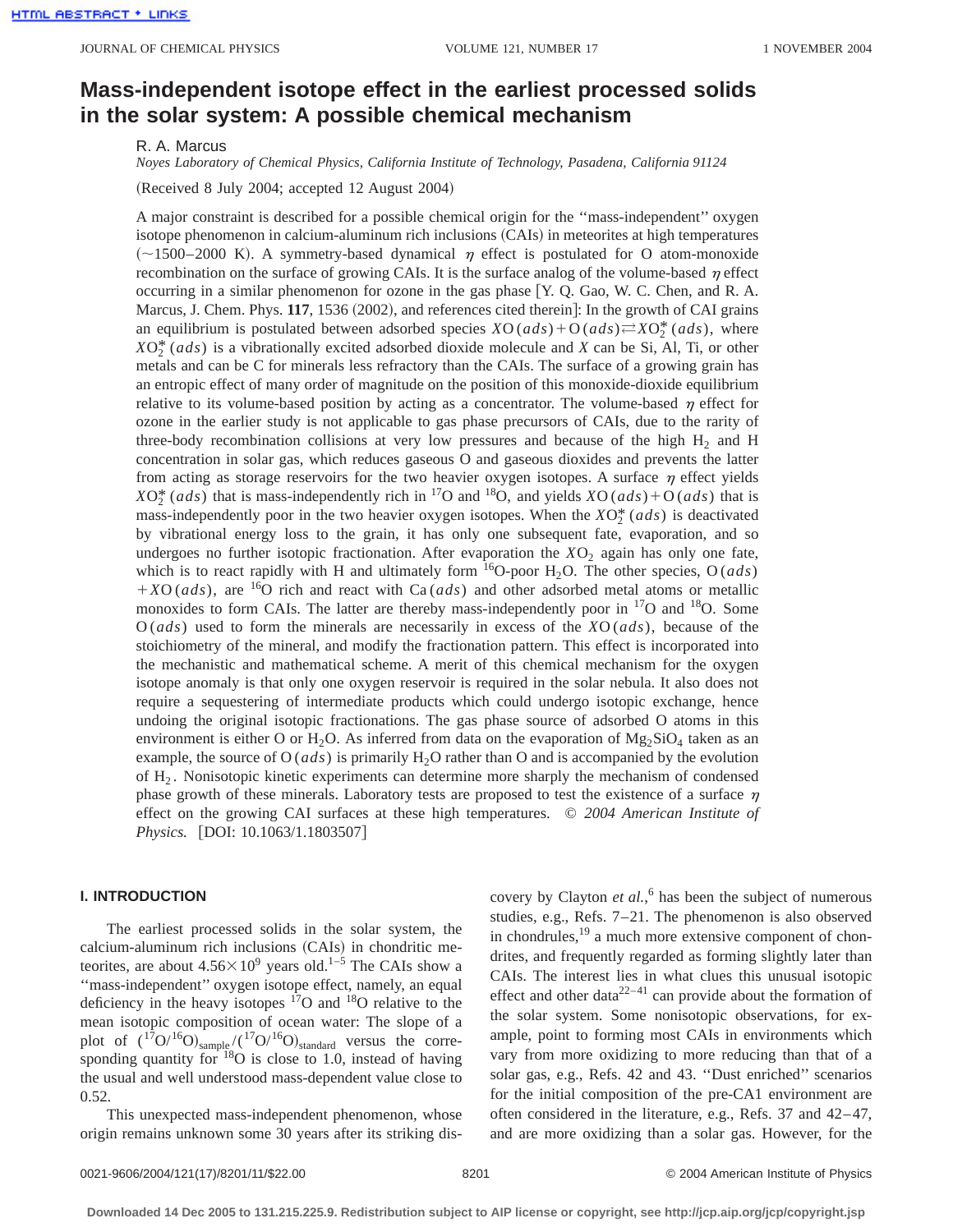present analysis it is the composition of the adsorbed species on the surface of the growing CAI grains, rather than that in the gas phase, which is important. It is shown in Sec. II B that the two can be very different. For brevity, the growing CAI precursor grains are referred to simply as CAIs in the following ("CAI precursors" since their formation may be followed by subsequent processing such as melting and resolidification).

If the mass-independent phenomenon has a chemical origin, which is by no means assured, it places constraints on the conditions under which the CAIs are formed. Our aim is to describe kinetic conditions which, if fulfilled, yield a mass-independent formation of CAIs, suggest laboratory tests, and make predictions.

A nucleosynthetic origin of the phenomenon was initially postulated by Clayton.<sup>6</sup> Fractionation by self-shielding is also a possibility. $48-50$  A chemical origin has been proposed by Thiemens,<sup>51</sup> who discussed various possible reactions. Arguments against the nucleosynthetic proposal include the absence of related isotopic anomalies in the same solids.<sup>2</sup> A nucleosynthetic galactic evolution model<sup>52</sup> remains a viable possibility, but presently not testable.<sup>53</sup> By far the greatest fractionation due to self-shielding would be between  $16$ O versus  $17$ O and  $18$ O, because of the large difference in abundance.

Optical shielding calculations have been initiated $54$  and may also reveal the extent of optical fractionation between  $17$ O and  $18$ O. A detailed analysis of chemical mechanisms remains to be undertaken and is the subject of the present paper.

A chemical mechanism has been documented for the mass-independent isotope effect in ozone formation<sup>55</sup> in the laboratory and in the stratosphere, e.g., Refs. 56–58. Ozone formed by photolysis<sup>56–58</sup> or electric discharge<sup>59</sup> in oxygen is approximately equally enriched in  $17O/16O$  and  $18O/16O$ . The enrichment at room temperature is about 100 parts per mil relative to the initial composition. An explanation has been given<sup>60–64</sup> and provides insight into data on many different experiments, including those where there is extensive isotopic exchange,  $55-59$  those where there is none,  $65-68$  the different pressure effects for each of these conditions,  $68-70$ and experiments using oxygen heavily enriched in  $^{17}$ O and  $18$ O.<sup>71–75</sup> We apply the concepts here, particularly the symmetry-based  $\eta$  effect described for ozone in Refs. 60–64.

The physical nature of the  $\eta$  effect is summarized in Appendix A. In the present case ozone is not involved, but the chemical physics of the phenomenon<sup>60–64</sup> would be similar for any molecule with symmetric and asymmetric isotopologs. For the CAIs, however, we shall see that a surfacebased rather than as in ozone a volume-based  $\eta$  effect is required. Laboratory experiments can provide the information on whether or not such an effect exists.

The equal deficiency in  $^{17}O$  and  $^{18}O$  in the CAIs is as much as 50 or so per mil for the more refractory minerals.<sup>7–21</sup> For minerals which have a condensation temperature lower than the CAIs, as in chondrules, this deficiency is typically less, even becoming a slightly positive enrichment.<sup>19</sup> Since the enrichments in the CAIs are opposite in sign from those in ozone formation, the problem has, in a sense, been ''turned on its head.'' The CAI minerals are many and, in terms of readily recognizable formula units, they include hibonite  $CaO(A_2O_3)_{6}$ , anorthite  $CaO(Al_2O_3)(SiO_2)_2$ , spinel MgO $(Al_2O_3)$ , melilite  $(CaO)_2(MgO)_x(SiO_2)_{1+x}(Al_2O_3)_{1-x}$ , and non-Ca, Al minerals such as forsterite  $(MgO)_2$  SiO<sub>2</sub>. (In minerologists' formulas the more customary designations are  $CaAl<sub>12</sub>O<sub>19</sub>$ ,  $CaAl<sub>2</sub>Si<sub>2</sub>O<sub>8</sub>,...$ 

A local exhaustion of Al and Ca due to their limited abundance stops the formation of those CAIs. As the temperature falls, ferromagnesian silicates (chondrules) can condense with Fe and Mg as the metallic elements and perhaps with some overlap of the two depositions.

An open question is whether the sequence of minerals in these systems represents largely a condensation or an evaporation sequence. The sequences have been discussed in Refs. 44–47, 76, and 77. Any mechanism should also ultimately explain the different textural properties of the meteoritic components, as well as the presence of elements that form volatile oxides, among other observations.

The system is now much more complex than the ozone system, since many additional species and reaction steps occur. In addition to gas phase reactions there are now also evaporation and mineral-forming condensation. Even the primary act for a possible chemical mechanism is not known.

Laboratory attempts to produce a mass-independent effect of the magnitude experimentally observed in the CAIs have not yet been successful,  $78-80$  apart from a single experiment discussed in Sec. III which showed intriguing results. No detailed theory was available to assist in the selection of experimental conditions. In the case of ozone the theory benefited from a large body of experimental data. The existing body of data on the CAIs places constraints on theory, and theoretically based laboratory experiments for forming the CAIs under controlled conditions remain to be undertaken.

The paper is organized as follows: A theory is described in Sec. II containing preliminary remarks on the model (Sec.  $II A$ , a description of the key role of the surface in shifting the position of monoxide/dioxide equilibria for adsorbed species  $(Sec.  $\Pi B$ ), a summary of the specific constraints im$ posed by the phenomenon on the theory  $(Sec.  $\Pi C)$ , kinetic$ equations (Sec. II D), and condensation kinetics (Sec. II E). An approximate equation for the resulting mass-independent isotopic enrichment is given by Eqs.  $(10)$ ,  $(12)$ , and  $(13)$ . The results are discussed and proposed experiments are given in Sec. III.

## **II. THEORY**

#### **A. Model and assumptions**

We assume a system where the mass-independent fractionation is occurring in a high temperature environment  $(-1500-2000 \text{ K})$  and at low pressures  $(-0.001 \text{ bar})$ . When we made calculations for these conditions we found (Appendixes B and C) that a gas phase  $\eta$  effect that applied to ozone cannot be invoked to explain the same phenomenon for CAIs: At high temperatures in the low pressure  $H_2$ -rich environment the ''three-body'' recombinations, whose analogs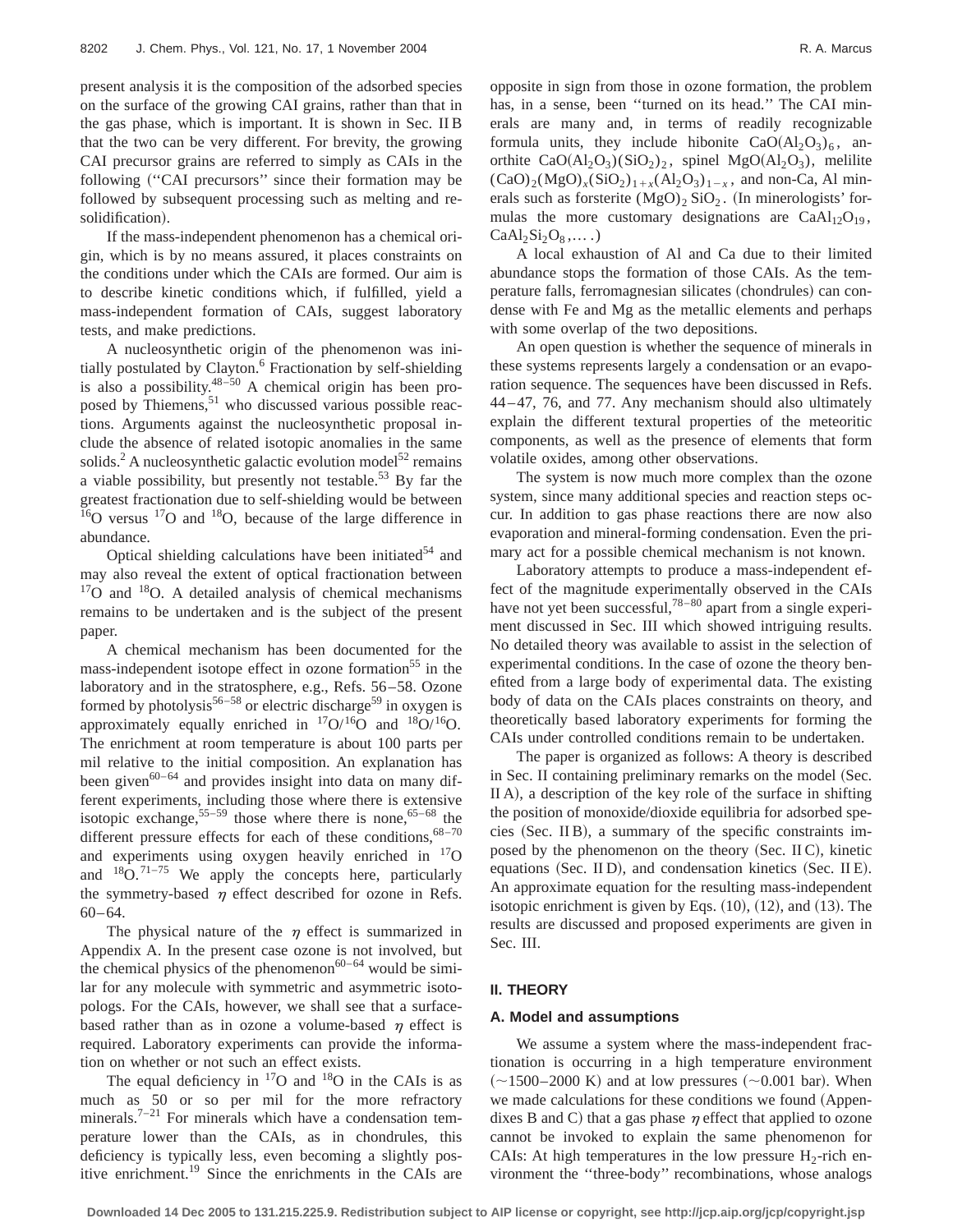were responsible for the  $\eta$  effect for ozone in gases, cannot compete with two-body reactions such as  $O+H_2\rightarrow OH+H$ , in determining the steady-state  $O$  atom concentration  $(Ap-)$ pendix B). Nor can chemiluminescent recombination reactions compete, e.g., the rate of the reaction  $O + CO \rightarrow CO_2$  $+h\nu$  (Ref. 81) is much less than that of the O+H<sub>2</sub> reaction in competing for the  $O$  atoms (Appendix B). Equally importantantly in the early solar system, gas phase dioxides such as  $SiO<sub>2</sub>$  cannot play the same storage role for  $^{17}O$  and  $^{18}O$ that  $O_3$  did in the atmospheric system. They are too unstable in the high temperature  $H_2$ -rich environment to serve in that capacity (Appendix C and Ref. 82).

Surface recombination on grains instead of in the gas phase has frequently been invoked for chemical reactions at low pressures, notably for  $2H \rightarrow H_2$  and others.<sup>83</sup> The many orders of magnitude entropic effect of a surface on the local (surface) position of dioxide/monoxide equilibria is shown in Sec. II B. The entropic effect acts by providing a locally high concentration of species on the surface, in contrast with the dilute concentration in the gas phase, thus shifting the position of an equilibrium of the  $A+B \rightleftarrows C$  type to the right. Although the probability of collision of atoms and molecules with the surface to provide this surface concentration is small  $(estimates are given in Appendix D), such collisions are$ needed in any case for the growth of a condensed phase, whether it is a solid or a melt. So this way of concentrating atoms and molecules, and so favoring a shift towards *C* in the recombination of *A* and *B*, is not an added penalty to the overall condensation process.

Since recombinations in the gas phase are too rare to provide a viable mechanism for the formation of CAI precursor molecules, any invocation of an  $\eta$  effect in recombination reactions leading to a CAI must therefore be for reactions occurring on the CAI surface. In this context, we shall see that there is a profound mechanistic difference between the role of the surface in the present case and that found in ozone formation. In the latter, the mass-independent effect disappeared when the recombination occurred on the walls of the reaction vessel,  $69$  due to diffusion control or a wall-induced deactivation of the vibrationally excited intermediate.

## **B.** Role of surface in shifting  $XO_2/XO$ **and AlOÕAl equilibria**

We proceed to estimate the entropic surface effect on the reaction  $XO+O\rightleftarrows XO_2$ , where *X* is Si or Al, in the case of CAI precursors. Similar remarks apply to  $AI+O \rightleftarrows AIO$ . The entropic effect on this equilibrium is seen below to be some 12 or so orders of magnitude, though modified by an energy effect.

In the catalytic properties of surfaces one factor is entropic, the ability of these surfaces to bring the reactants to a high local concentration. Their ability to do so depends on forming physical or chemical bonds with the atoms and the molecules. The position of the  $A+B \rightleftarrows C$  equilibrium on the surface can be very different from that in the gas phase. For example, at 2000 K, the ratio of  $SiO_2/SiO$  is  $3.3\times10^{-6}$  in solar gas and the concentration of O is  $\sim 4 \times 10^8$  cm<sup>-3</sup>.<sup>82</sup> We compare this result with the equilibrium on a grain surface. For concreteness, we suppose that one O is adsorbed every  $10^4$  Å<sup>2</sup> of grain surface. The local surface O concentration is then  $10^{-4}$   $\rm \AA^{-2}$ . Again, apart from energetic concerns, if in a ''back of the envelope'' estimate the O is considered to have an order of magnitude amplitude of motion  $\sim$  1 Å normal to the surface (a large estimate, to be conservative), its local "concentration" becomes  $10^{21}$  atoms cm<sup>-3</sup>, an increase of a factor 2.5 $\times$ 10<sup>12</sup>. The gas phase value<sup>82</sup> for SiO<sub>2</sub>/SiO $\sim$ 2  $\times 10^{-6}$  is shifted entropically by this large factor. However, an energy term,  $\Delta E$  in Eq. (3) below, will reduce this enhancement, since SiO and O are expected to be more strongly adsorbed on the surface than  $SiO<sub>2</sub>$ .

A more formal analysis is obtained in a standard way, treating, for simplicity, the motion parallel to the surface as free. We denote O,  $XO$ , and  $XO_2$  by  $A$ ,  $B$ , and  $C$ , respectively, and write the gas phase concentrations in terms of partition functions,

$$
\frac{C}{A \cdot B} = \frac{h^3}{(2 \pi \mu k T)^{3/2}} \frac{q_C}{q_{AB}} e^{-\Delta E/kT},
$$
(1)

where  $\mu$  is the reduced mass of *XO* and *O*, and  $q_C$  and  $q_{AB}$ are the rotational-vibrational partition functions of the *C* and the *AB* pair, respectively, in the gas phase. For species all adsorbed on the surface, we have

$$
\frac{C_{ads}}{A_{ads} \cdot B_{ads}} \approx \frac{h^2}{2 \pi \mu kT} \frac{h\nu}{kT} \frac{q_C}{q_{AB}} e^{-\Delta E_{ads}/kT},
$$
(2)

where  $\nu$  is a typical vibration frequency of the adsorbed species for motion normal to the surface and  $\Delta E_{ads}$  is the dissociation energy for the surface reaction. We take  $q_c$  and  $q_{AB}$  to be roughly the same as in Eq. (1) to obtain a rough estimate. We then find that

$$
\frac{(XO_2)_{ads}/(XO)_{ads}}{XO_2/XO} = \frac{kT}{\nu} \frac{1}{\sqrt{2\pi\mu kT}} \frac{O_{ads}}{O} e^{-(\Delta E_{ads} - \Delta E)/kT}.
$$
\n(3)

Introducing the cited values of O<sub>ads</sub> and O and taking  $\nu$  ~100 cm<sup>-1</sup> and  $\mu$  as the reduced mass for the (*X*O,O) pair with *X*=Si, the preexponential factor in Eq. (3) is  $6 \times 10^{11}$ . This value is close to the rough estimate of  $2.5 \times 10^{12}$  given above. The gas phase  $XO_2/XO$  ratio of  $2 \times 10^{-6}$  for  $SiO<sub>2</sub>/SiO$  and an approximately similar value for  $X=AI$ show that the  $XO_2/XO$  ratio is shifted dramatically from its gas phase value, apart from the effect of the surface on the dissociation energy of the reaction, the  $\Delta E_{ads} - \Delta E$  in exponent in Eq. (3). Analogous remarks on enhancement also apply to the AlO/Al ratio. Had a localized site model been used for the adsorbed molecules instead of a mobile phase, the right-hand side of Eq.  $(2)$  would have been even larger and the adsorbed ratio larger than that in Eq.  $(3)$ .

At 1500 K the SiO<sub>2</sub>/SiO ratio<sup>82</sup> is  $\sim$  6 $\times$ 10<sup>-7</sup>, i.e., factor of 3 less than the value at 2000 K. The O concentration is  $\sim$ 3×10<sup>3</sup> atoms cm<sup>-3</sup>, about five orders of magnitude less than the value at 1600 K. So now the entropic effect is even larger than at 2000 K, but again is modified by the energy term in Eq.  $(3)$ . A quasiequilibrium constant given later for reaction  $(17)$  will have the same value, regardless of whether the  $O_{ads}$  is deposited by O or  $H_2O$ .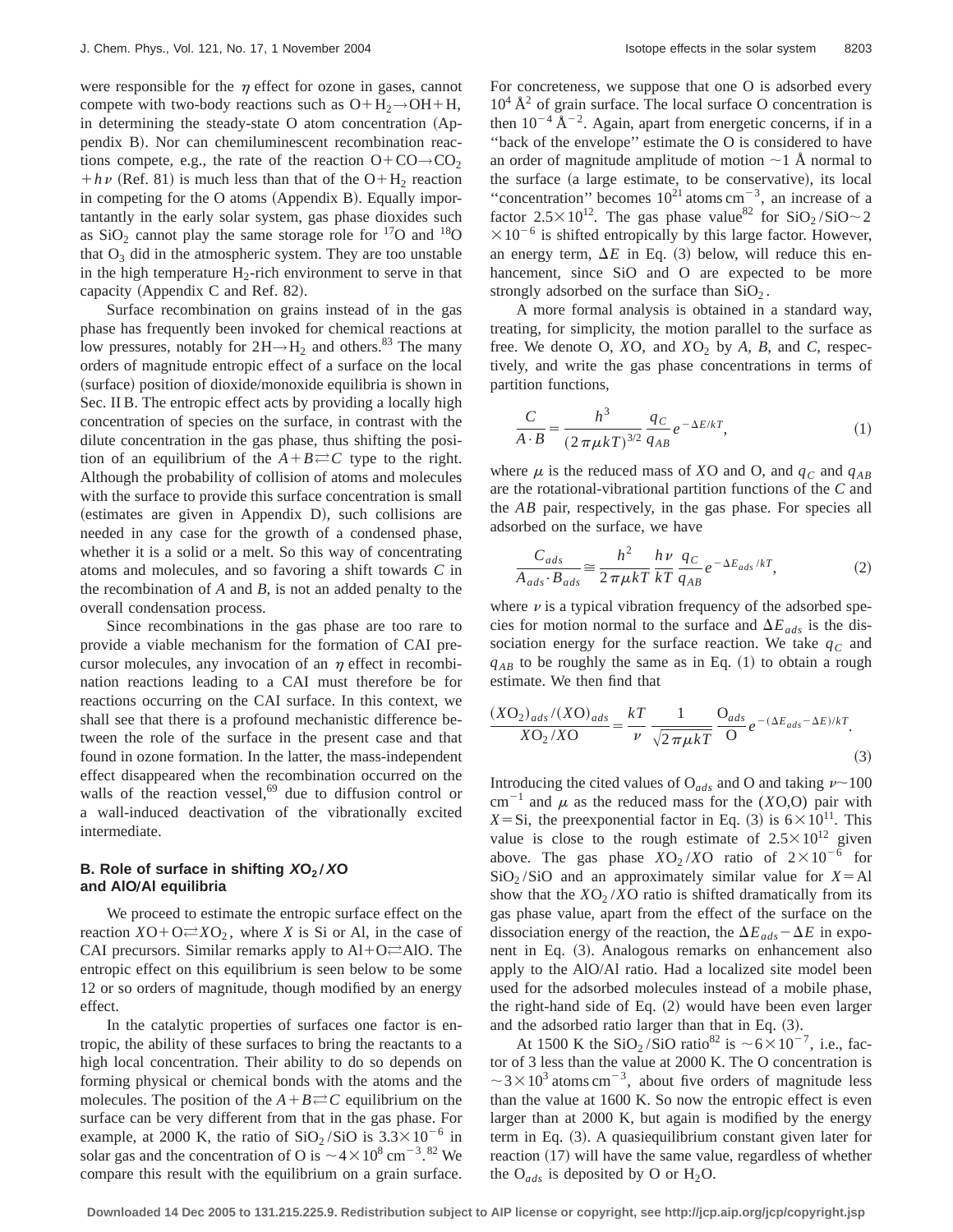### **Competing Processes on Surface**



FIG. 1. Schematic diagram of competing processes on the surface of a growing CAI mineral. In more oxidative environments, the initial step could occur as  $O+SiO \rightarrow O_{ads} + SiO_{ads}$ .

#### **C. Specific constraints**

We first recall some relevant abundances in CI chondrites, $84,85$  since these abundances and their relevant chemical speciation play a key role in any theory. As an atomic fraction of the Si abundance, Al and Ca are very small, 0.08 and 0.06, respectively, while O, C, Mg, and Fe are 8, 0.8, 1, and 0.9 times that of Si, respectively.  $84,85$  The CAI minerals form less than 5% of the total solids in the chondrites.<sup>33</sup>

With the arguments in the preceding section in mind, we consider the following constraints:

 $(1)$  We consider CAIs for which the mass-independent phenomenon derives from condensation rather than evaporation. We leave open the question of whether there may also be a similar  $\eta$  effect for evaporation.

(2) A surface-adapted  $\eta$  effect occurs for the recombination of O atoms and monoxides on a CAI surface. [The adsorbed oxygen atoms O*ads* can arise from a surface reaction,  $H_2O(g)$ +surface→H<sub>2</sub> (*g*)+O<sub>ads</sub>-surface, or from gas phase O atoms. The  $\eta$  effect itself is independent of the source of O*ads* .]

(3) The CAIs are formed from adsorbed O atoms and monoxides rather than from adsorbed dioxides and polyoxides. The recombination on the surface to form dioxides in point  $(2)$  competes with incorporation of the adsorbed O, monoxides, Ca, Al, Mg, and other adsorbed species into the growing CAI.

~4! Dioxide formed by surface recombination in point  $(2)$  largely evaporates, as in Fig. 1. In the vapor phase it quickly reacts chemically with H, producing a heavy isotope enriched reservoir.

The mechanism in points  $(1)–(4)$  is depicted in Fig. 1. Condition  $(2)$  introduces the mass-independent property of O atom-monoxide recombination in a form where it occurs on the CAI surface. Condition (3) ensures that the  $\eta$  effect for CAI formation leads to  $^{16}O$ -rich rather than to  $^{16}O$ -poor CAIs. A consequence of the  $\eta$  effect is to produce a dioxide equally enriched in  $^{17}O$  and  $^{18}O$ .  $^{60-64}$  Point (4) notes the fate of the dioxides after they evaporate. When the dioxides  $XO_2$ and *XOQ* formed in reactions  $(4)$ – $(6)$  evaporate, as in Fig. 1, they are quickly reduced by H to form OH and  $QH$  (Appendix C). This OH and  $QH$  then react readily with  $H<sub>2</sub>$  to form <sup>17</sup>O and <sup>18</sup>O enriched  $H_2O$  (Appendix E).

There is experimental evidence for condition  $(3)$  from

studies of the species formed the reverse reaction, $86$  the evaporation of  $Mg_2SiO<sub>4</sub>$ . Using a free evaporation configuration ("Langmuir," nonequilibrium)<sup>86</sup> it was deduced that the dissociation of  $Mg_2SiO_4$  is into SiO and O, and not directly into  $SiO<sub>2</sub>$ . By condition (3), this mechanism is assumed for the reverse reaction, the condensation.

Isotopic exchange occurs readily in the gas phase between O atoms and diatomic molecules when there is no energy barrier to forming the triatomic complex. In cases of common interest there is not, e.g., for ozone.  $60-64$  This isotopic exchange does not require a ''third-body'' and does not interfere with mass independence.<sup>60</sup> In fact, paradoxically perhaps, the isotopic exchange is needed for mass independence (Appendix A and Ref.  $60$ ). Isotopic exchange may also occur on the surface, but it certainly occurs in the gas phase.

 $H<sub>2</sub>O$  is calculated in Sec. II D to be a more important source of O*ads* than O under the existing conditions. For the case that  $O \rightarrow O_{ads}$  is the preferred source, it would be for minerals formed in some highly oxidative environment. It is reasoned in Appendix D that there is an adequately maintained thermal concentration of gas phase O atoms at 1500– 2000 K sufficient to avoid depletion by the formation of the CAIs. Nevertheless, nonthermal sources may provide an enhanced concentration of atoms and radicals as well as raise the temperature of the system.

The  $^{17}$ O and  $^{18}$ O enrichment of H<sub>2</sub>O arising in point (4) has very little initial effect on the isotopic composition of  $H<sub>2</sub>O$ , since the O content in CAIs is only a small fraction of that in the total  $H_2O$ . However, after a large amount of other minerals has formed this  $17$ O and  $18$ O enrichment has an accumulative effect on the  $H_2O$  isotopic composition.

#### **D. Kinetic equations**

We denote the monoxides by *X*O, where *X* is Si, Al, and others. *X* can also be *C*, but the *C* oxides are too volatile to form CAIs. The rates of the unsuccessful reactions, i.e., those pairs which do not form CAIs but lead to gaseous dioxides that are reconverted to monoxides, are given by reactions  $(4)–(6):$ 

$$
XO_{ads} + O_{ads} \rightarrow OXO \quad (k_{OO}^r), \tag{4}
$$

$$
X\mathcal{O}_{ads} + \mathcal{Q}_{ads} \rightarrow \mathcal{O}X\mathcal{Q} \quad (k_Q^r),\tag{5}
$$

$$
XQ_{ads} + O_{ads} \rightarrow QXO \quad (k_0'),\tag{6}
$$

$$
XQ + O \rightleftharpoons XO + Q \quad (K), \tag{7}
$$

where " $ads$ " denotes adsorbed species and the  $k^r$ s denote recombination rate constants on the surface. *K* is the equilibrium constant isotopic exchange reaction  $(7)$  for the gas phase or adsorbed phase. *Q* denotes <sup>17</sup>O or <sup>18</sup>O, and the  $\eta$ effect is contained in the  $k^r$ s for reactions  $(4)$ – $(6)$ , which together with reaction (7) occur via vibrationally excited molecules  $XO_2^*$ .<sup>60–64</sup> Their properties lead to the  $\eta$  effect (Appendix A).

To derive a theoretical expression for the  $k<sup>r</sup>$ s in Eqs.  $(4)$ – $(6)$ , we let the rate of formation of  $XO_2^*$  on the surface in the energy range  $(E, E + dE)$  be  $k_f X O \cdot O dE$ , where *X* is Si in the illustrative example in Fig. 1 and  $k_f$  depends upon  $E$ . The rate of the reverse reaction, the dissociation of  $XO_2^*$  into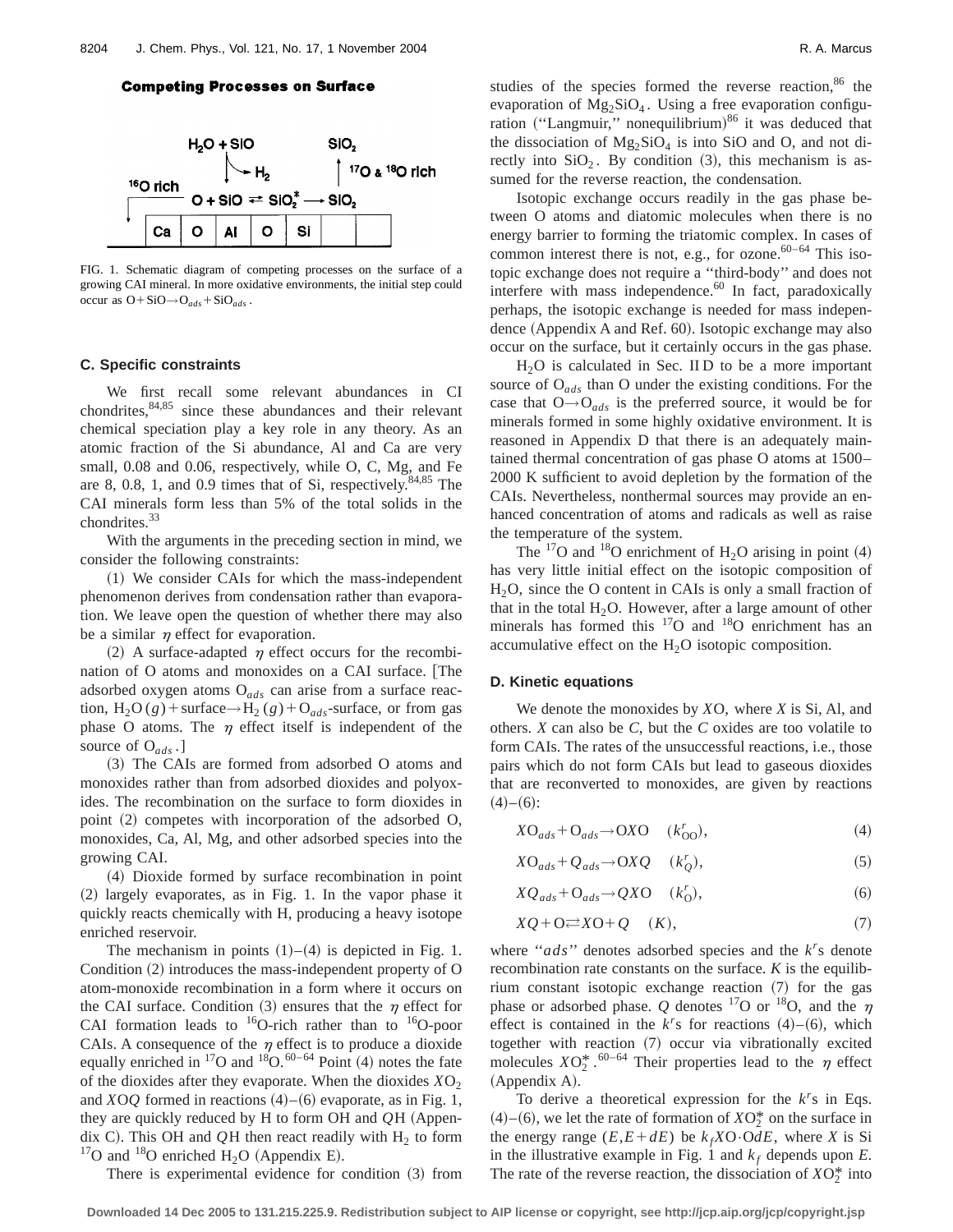$XO+O$ , is written as  $k_d XO_2^*$ , where  $k_d$  again depends upon *E*. The rate of vibrational energy loss from  $XO_2^*$  to the underlying mineral surface, such that the  $XO_2$  can no longer redissociate into  $XO+O$ , is denoted by  $k_c XO_2^*$ . This  $XO_2$ ultimately evaporates, as in Fig. 1. In a steady-state approximation for  $XO_2^*$ , its concentration is  $(k_f/k_c)/(1+k_c/k_d)$  $\times$ (*dE*)*X*O·O. The  $k_{OO}^r$  in Eq. (4) is, after integration over *E*,

$$
k_{\rm OO}^r = \int k_c (k_f / k_d) / (1 + k_c / k_d) dE.
$$
 (8)

This equation is the surface analog of Eq.  $(1.2)$  in Ref. 60. However, a fundamental difference in the phenomena to which we alluded earlier is that the successful reactions in the ozone system, successful in that they form ozone, are the unsuccessful reactions here, unsuccessful in that they yield dioxides instead of CAIs. The intramolecular  $\eta$  effect affects in the density of states  $\rho(E)$  of the vibrationally excited  $XO_2^*$ . The  $k_d$  in Eq. (8) is inversely proportional to  $\rho$  in RRKM (Rice–Ramsperger–Kassel–Marcus) theory and in this  $\eta$ -modified RRKM theory. So the  $\eta$  effect decreases when  $k_c / k_d$  in the denominator in Eq. (8) becomes large, and  $k_d$  then cancels. (In physical terms,  $k^r$  no longer depends on  $\rho$ .) The high thermal energy at 1500–2000 K enhances  $k_d$ , compared with its value at room temperature, and so this  $XO_2^*$  molecule is expected to be very short lived. An equation similar to Eq. (8) is obtained for  $k_Q^r$  and another for  $k_Q^r$ , when the appropriate  $k_f$ s and  $k_d$ s are introduced. These equations are the analogs of Eq.  $(1.5)$  in Ref. 60.

In the case of ozone the enrichment decreases with increasing pressure,<sup>67</sup> since the dependence of  $k^r$  on  $\rho$  in the equation decreases. However, *k<sup>r</sup>* remains mass independent even after it decreases in magnitude by a factor of 10.<sup>67</sup> The analog in Eq.  $(8)$  of this pressure effect is that the enrichment in the evaporated dioxides decreases with increasing  $k_c / k_d$ , but continues to be mass independent, even when this quantity becomes large (factor of 10). Eventually this  $\eta$  effect becomes comparable in magnitude with ordinary massdependent effects.<sup>87</sup> Thus, if  $SiO_2^*$  survives for a number of vibrations before redissociation, a surface based  $\eta$  effect becomes possible.

The rate of disappearance of the sum of O and *X*O on the surface by reaction (4) is  $2k_{OO}^rO\cdot XO$ . The rate of disappearance of the sum of *Q* and *XQ* on the surface by reactions  $(5)$  and  $(6)$  is  $(k_Q^r + k_O^r K)O \cdot XQ$ . The rates of formation of the total O content and the *Q* content on the surface before fractionation will be taken as proportional to the total isotopic O and Q content of the gas,  $O_T$  and  $Q_T$ , respectively.

For simplicity and notational brevity, we focus on a single *X*. Denoting a proportionality constant by *I*, we have for a steady state of the sums  $(0+X0)$  and  $(Q+XQ)$  on the surface,  $I O_T = 2k_{OO}^r O \cdot X O$  and  $I Q_T = (k_O^r + k_Q^r K) O \cdot X Q$ . The  $K$  in Eq.  $(7)$  equals unity to about 1 part per mil at the prevailing temperatures.<sup>82</sup> We then have

$$
\left(\frac{Q}{Q_{\rm T}}\right) / \left(\frac{O}{O_{\rm T}}\right) = \frac{1}{R},\tag{9}
$$

where *Q* and O refer to the adsorbed species and

$$
R = \frac{k'_0 + k'_0 K}{2k'_{00}}.\tag{10}
$$

The  $K$  is retained in Eq.  $(10)$  even though it is in effect unity, to note the similarity to Ref. 60. In a purely statistical case, it can be shown that  $R=1$ , and then there is no fractionation in Eq. (9). Since *R* exceeds 1, as in Refs. 60–64, the  $Q/O$ content on the surface leads to CAIs whose *Q*/O ratio is less than that in the system as a whole.

We denote the  $Q$  and O content in the CAIs by  $Q_{CAI}$  and  $O<sub>CAI</sub>$  and treat their ratio as proportional to the steady-state ratio of *Q* and O contents on the surface. This ratio is less than that in the gas phase, when a surface-based  $\eta$  effect occurs. The individual ''rate constant'' for each deposition will depend on the various other concentrations such as Ca and Al, but cancel in the ratio of rates. The enrichment in *Q*,  $\delta Q$ , in the condensate can be defined as the ratio of  $Q_{\text{CAI}}/Q_{\text{T}}$ , divided by O<sub>CAI</sub>/O<sub>T</sub>, minus 1, and multiplied by 1000. We have

$$
\frac{\delta Q}{1000} = \frac{Q_{\text{CAI}}/Q_{\text{CAI}}}{Q_{\text{T}}/Q_{\text{T}}} - 1.
$$
\n(11)

On statistical grounds the  $Q_{\text{CAI}}/O_{\text{CAI}}$  in Eq. (11) is taken to be equal to the total *Q*-containing species adsorbed on the surface divided by the total of the O-containing species on the surface. To apply Eq.  $(11)$  we need to take into account that in the mineral the O typically exceeds the SiO because of the metallic elements present. So a fraction *w* of the O in the adsorbed  $O_{ads}$  and  $SiO_{ads}$  undergoes reactions  $(4)$ – $(6)$ and so yields an isotopic ratio given by the  $1/R$  in Eq.  $(9)$ , while a fraction  $1-w$  does not and contributes 1 instead of 1/*R*. *w* is the 2SiO/O ratio in the mineral. The *Q*/O content in the mineral relative to that in the entire system is seen to be  $(w/R) + 1 - w$ , and Eq. (11) then yields

$$
\frac{\delta Q}{1000} = \left(\frac{1}{R} - 1\right) w.
$$
\n(12)

The right-hand side vanishes when  $R=1$  or  $w=0$ , as it should.

The magnitude of *w* is immediately evident when the mineral contains no Al: We denote the number of formula units of  $SiO<sub>2</sub>$  in the mineral by *M* and the total number of O atoms by  $2M+N$ . From the definition of *w* we have

$$
w = \frac{2M}{2M + N}.\tag{13}
$$

For example, for forsterite,  $Mg_2SiO_4$ ,  $M=1$ ,  $N=2$ , and so  $w=1/2$ .

To include  $Al_2O_3$ -bearing minerals, we use the following argument based on an interpretation of solid solutions. The formula unit  $Al_2O_3$  replaces groups such as  $MgSiO_3$ ,  $CaSiO<sub>3</sub>$ , and FeSiO<sub>3</sub> in a solid solution. On this basis, each  $Al_2O_3$  is equivalent to one  $SiO_2$  and one additional O, i.e., it is assumed to contribute 1 to the value of *M* and 1 to the value of *N*. Accordingly, for spinel,  $MgAl<sub>2</sub>O<sub>4</sub>$ , we have *M*  $=1, N=2, \text{ and so } w=1/2. \text{ For hibonite, MgAl}_{12}O_{19}, \text{ we}$ have  $M=6$ ,  $N=7$ , and so  $w=12/19$ . For forsterite,  $Mg_2SiO_4$ , as noted above,  $M=1$ ,  $N=2$ , and so  $w=1/2$ ; me-

**Downloaded 14 Dec 2005 to 131.215.225.9. Redistribution subject to AIP license or copyright, see http://jcp.aip.org/jcp/copyright.jsp**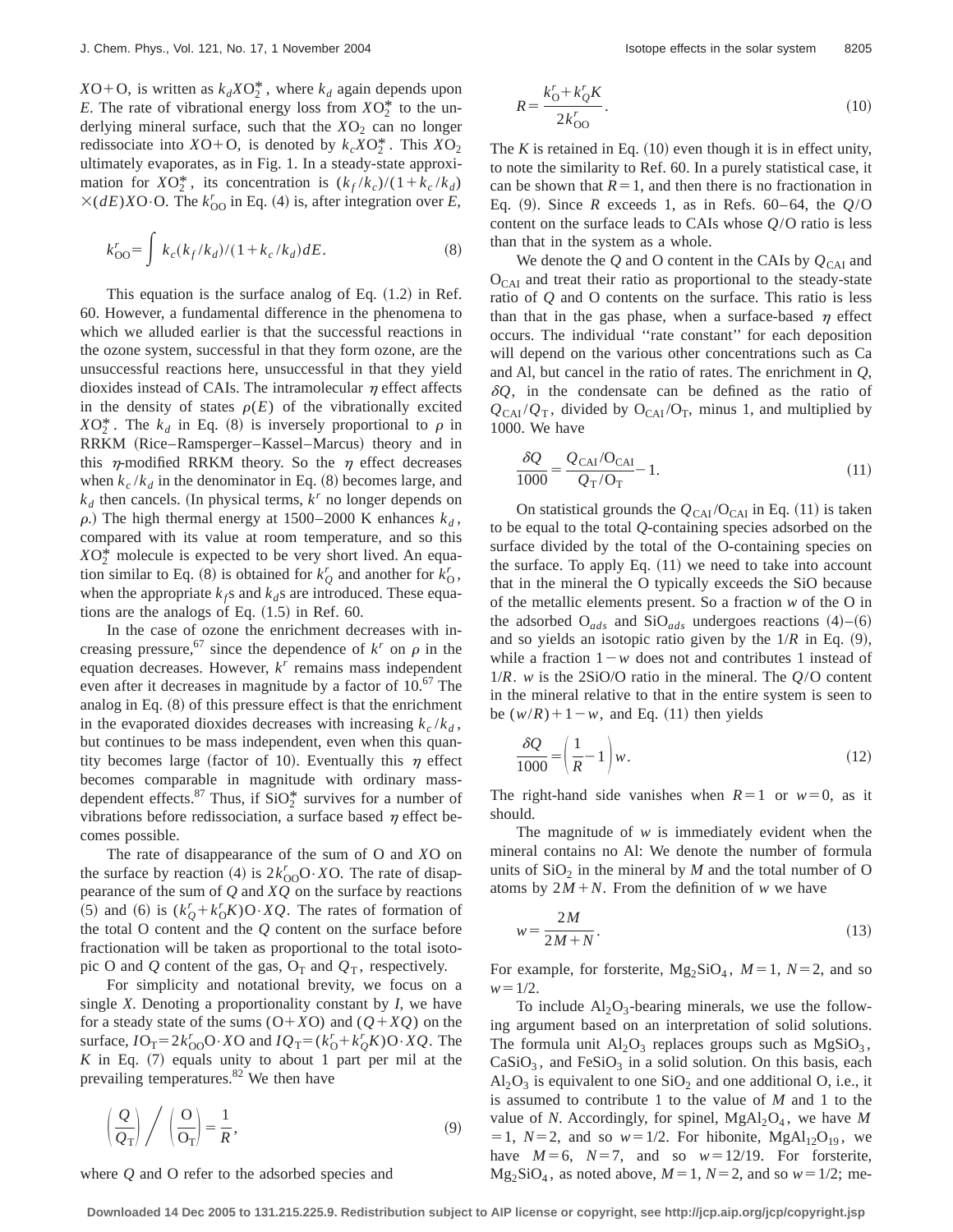lilite,  $Ca_2Mg_xSi_{1+x}Al_{2-2x}O_7$ , has  $M=2$ ,  $N=3$ , and so *w*  $=4/7$ ; and pyroxene,  $Ca_yMg_{x-y}Fe_{1-x}SiO_3$ , has  $M=1$ , *N*  $=1$ , and so  $w=2/3$ . The *w*'s in these examples vary from  $1/2$ to 2/3, which is not a very large variation.

Although  $AIO<sub>2</sub>$  and  $SiO<sub>2</sub>$  have very different stabilities with respect to complete dissociation into atoms, their dissociation energies to the monoxides  $AIO_2 \rightarrow AIO+O$  and  $SiO<sub>2</sub>\rightarrow SiO+O$  are calculated to be essentially the same.<sup>82</sup> The calculated vibration frequencies of the two molecules are not very different from each other, $82$  those of AlO<sub>2</sub> being smaller. Accordingly, if the surface-based  $\eta$  effect exists, it may be somewhat similar for the surface-adsorbed  $AIO<sub>2</sub>$  and  $SiO<sub>2</sub>$  species.

The CAI formation is a small conversion (a few percent or less) of the total material and its rate of formation is estimated in Appendix D to be small compared with the rates of any competing gas phase reactions which determine the steady-state O and *Q* concentrations in the gas phase. Thus, we do not need to take into account the changing gas phase concentrations.

When several minerals are codepositing a detailed mechanistic description of the condensation is ultimately needed for any analysis, but, the main direction is clear, a mass-independent equation is obtained with the deposited minerals being richer in <sup>16</sup>O when a surface-based  $\eta$  effect exists.

### **E. Kinetics of condensation and evaporation**

The rate of growth of simple and multicomponent crystals from solution is frequently expressed as a function of  $(S-1)$ , where *S* is the supersaturation.<sup>88–91</sup> The behavior is often interpreted in terms of the spiral dislocation theory of crystal growth.<sup>91</sup> However, the concentrations used in such studies are usually stochiometric. More generally, the rate depends also on ionic ratios.<sup>92</sup> We use instead a different analysis in the literature, typically applied to evaporation of solids (Ref. 93 and references cited therein), but also applicable to condensation of vapors [it is designated as HKS (Hertz–Knudsen–stoichiometric fluxes) below]. While it is less mechanistic, in that it introduces a parameter  $\alpha$ , it has the merit of introducing in a simple way the correct ratios of the fluxes of the depositing species. The two approaches have the same dependence on concentrations only in the linear  $(S-1)$  regime and then only when the concentrations are proportional to their equilibrium values. (In most solution crystallization experiments the rate is quadratic in  $S-1$ , the extra factor being due to the dependence of a ''kink'' density on  $S-1$  in spiral growth theory when  $S-1$  is small.<sup>88–91</sup>)

We consider next some results obtained for vapor-solid equilibria. Here, unlike crystallization from solution there are no or almost no experimental studies of the kinetics of condensation. The study of the reverse process of evaporation has been extensive, particularly for  $Mg_2SiO_4$ , but the concentrations of the congruently evaporating species have usually been fixed by the stoichiometry of the mineral. In detailed condensation studies, in contrast, the concentrations of the condensing species could be varied independently. In the absence of such information we focus on results available from evaporation. We utilize studies of evaporation of  $Mg_2SiO<sub>4</sub>$  (Ref. 93 and references cited therein). The rate of evaporation of various magnesium minerals<sup>94</sup> has been studied in the presence of the different partial pressures of a product, oxygen that reduces the rate of the evaporation. The results are discussed elsewhere using the HKS formalism.<sup>95</sup>

In the reactions before and following the evaporation of the dioxides in Fig. 1, there is a rapid equilibration of oxygen isotopes and a chemical equilibrium among the species OH, H<sub>2</sub>O, O, SiO, and CO: For example, from data on rate constants and estimated $82$  concentrations in the solar gas the lifetimes of OH reacting with  $H_2$ , of OH reacting with H, and of  $SiO<sub>2</sub>$  reacting with H are very short (Appendixes C and E). These two-body gas phase reactions provide thereby a rapid gas phase equilibration of their species at 1500–2000 K.

We first consider chemical steps for a condensation using  $Mg_2SiO_4$  purely as an illustration, irrespective of any isotope effect:

$$
\text{SiO}(g) \rightleftharpoons \text{SiO}_{ads},\tag{14}
$$

$$
Mg(g) \rightleftarrows Mg_{ads}, \tag{15}
$$

$$
H_2O(g) \rightleftarrows O_{ads} + H_2(g) \tag{16a}
$$

or

$$
O(g) \rightleftarrows O_{ads},\tag{16b}
$$

$$
O_{ads} + SiO_{ads} \rightleftharpoons SiO_{2ads},\tag{17}
$$

$$
SiO_{2ads} \rightarrow SiO_2(g), \tag{18}
$$

followed by reactions of Mg*ads* , SiO*ads* , and O*ads* to form  $Mg_2SiO_4$ .

In the HKS method a Hertz-Knudsen-based expression<sup>96–98</sup> for the flux density  $J_i$  is introduced for each species *i*:

$$
J_i = \alpha_i \sqrt{kT/2\pi m_i} (c_i - c_i^e),
$$

where  $\alpha_i$ ,  $m_i$ ,  $c_i$ , and  $c_i^e$  are the collision sticking probability, the mass, the concentration, and the equilibrium concentration of the *i*th species, respectively. To achieve the desired stoichiometry of the condensed phase, the ratios of fluxes,  $J_i / J_j$ , are set equal to the ratio of stoichiometric numbers of the species in the mineral,  $v_i/v_i$ . Since the product of the equililbrium concentrations  $\Pi_i(c_i^e)^{\nu_i}$  is known from thermodynamics to be a constant, these equations can be solved for the individual  $c_i^e$ 's as a function of all  $c_j$ 's. As an approximation, the individual  $\alpha_i$ 's are set equal to a constant  $\alpha$ , where by experiment  $\alpha$ ~0.1 (Ref. 93 and references cited therein). For evaporation a "microscopic reversibility" is introduced but the resulting factor  $\alpha$  for evaporation may differ from the  $\alpha$  for condensation, except at equilibrium. The  $\alpha$  for condensation of a purely monatomic species is about 1.0.<sup>96</sup> The  $\alpha$  for evaporation of forsterite is temperature dependent and varying between 0.04 and 0.17 in the presence and absence of H<sub>2</sub> (data are summarized in Ref. 99). A value of  $\alpha$ for condensation of forsterite has also been obtained and is approximately equal to that for evaporation.<sup>100</sup>

This evaporation of  $Mg_2SiO_4$  in the presence of  $H_2$  involves the inverse of the two reactions in Eq.  $(16)$ , and we infer from Ref. 99 that  $\alpha$  is more or less similar for these two

**Downloaded 14 Dec 2005 to 131.215.225.9. Redistribution subject to AIP license or copyright, see http://jcp.aip.org/jcp/copyright.jsp**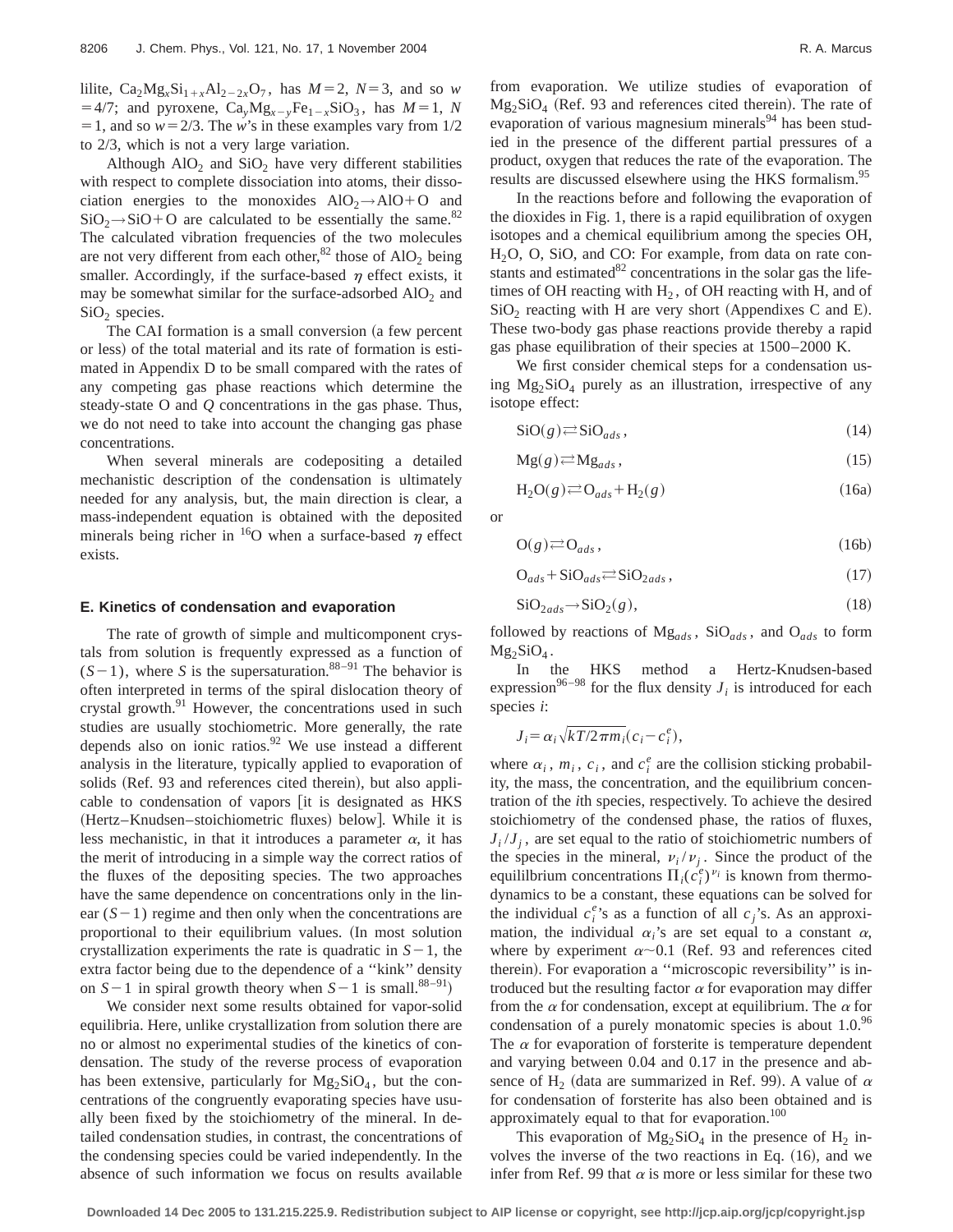reactions. We can then use the HKS formalism, together with the data in Ref. 93, to conclude that  $H<sub>2</sub>O$  is favored over O in Eq.  $(16)$  as the dominant reactant in the condensation. This result is due to the ratio of the gas phase concentrations H<sub>2</sub>O/O being very large,<sup>101</sup>  $\sim$  1.5 $\times$ 10<sup>3</sup> at 2000 K and much larger at 1500 K.

The equilibrium condensation temperature for  $Mg_2SiO_4$ has been calculated to occur somewhat below 1500 K, $4$ though the kinetic factor will raise that value. The latter has been suggested<sup>102</sup> as a possible reason for  $Mg_2SiO_4$  being more refractory than expected from equilibrium calculations. Dust enrichment also raises the condensation temperature.<sup>44</sup>

In the case of Ca and Al minerals, the Ca and Al concentrations are the smallest ones in the condensing species and in a HKS analysis will typically be rate controlling, i.e., the rate will be proportional to  $(Ca-Ca^e)$ , where  $Ca^e$  is the equilibrium concentration determined from the HKS formalism.95

### **III. DISCUSSION**

The slope of a three-isotope enrichment plot of  $17O/16O$ versus  $\frac{18}{9}$ / $\frac{16}{9}$  need not be exactly 1.0 to be described as mass independent. For example, in the case of ozone the enrichments of the many isotopologus for heavily  $17$ O and 18O enriched systems are not exactly equal, either experimentally<sup>73</sup> or theoretically.<sup>62,63</sup> There are very small mass-dependent contributions.87 However, on theoretical grounds such differences are expected to disappear at high temperatures, thus making the plot of  $\delta^{17}$ O versus  $\delta^{18}$ O for CAIs formed at high temperatures have a slope close to 1.0. For the CAIs from the Allende meteorite, the slope of the line is  $0.94 \pm 0.02$ <sup>21</sup> However, it has been argued that when corrected for some subsequent processing, the slope is  $1.0$ .<sup>12</sup>

Other reactions also show interesting isotopic mass anomalies. The reaction CO+OH→CO<sub>2</sub>+H has a  $\Delta^{17}$ O, defined as  $\delta^{18}O - 0.52 \delta^{17}O$ , which differs from the massdependent value of zero and so is anomalous.<sup>101,103,104</sup> Data<sup>101,103</sup> for a plot of  $\delta^{18}$ O versus  $\delta^{17}$ O are presently too few to determine the slope unequivocally, but a preliminary value is about  $0.7-0.75$ .<sup>82</sup> There is some reason, therefore, to suspect that it may not produce the desired slope of 1.0, or very close to 1.0, found for the CAIs. Again, a mass anomaly in the O isotopic composition in CO in the atmosphere has been attributed to the  $CO+OH$  reaction and the data show a slope less than  $0.52^{105}$  Indeed, unlike the phenomenon in ozone, no theoretical argument has been offered thus far to suggest that this reaction should show a slope of unity. At the moment, therefore, if there is a chemical origin for the massindependent isotope phenomenon in CAIs, we appear to be left with an origin based on the  $\eta$  effect in transient surface recombination.

Any quantitative theory for the  $\eta$  effect will involve detailed quantum mechanical calculations on the formation, lifetime, and disappearance of vibrationally excited chemical intermediates. Such calculations are computationally intensive and are now being undertaken for ozone.<sup>106,107</sup> The results will be extremely interesting. It will be an added challenge to calculate  $\delta Q$ , since it is a small difference between four large quantities.<sup>60</sup>

When the  $\eta$  effect is intramolecular based (the first origin listed in Appendix  $A$ ) one expects that the magnitude of  $\eta$  will depend on the density of states,  $\rho$ , of the vibrationally excited molecule: When the states are sparse, i.e., when  $\rho$  is small, there will be less efficient intramolecular energy transfer and so less ''statistical'' behavior. Intramolecular energy transfer occurs by internal resonances among the various coordinates, and the probability of these resonances existing is smaller when  $\rho$  is smaller.

Ozone has a relatively low dissociation energy of about 1.1 eV, and so  $\rho$  is comparatively small. The dissociation energies of  $SiO<sub>2</sub>$  and  $AlO<sub>2</sub>$  are larger. As a result, they have a higher  $\rho$ , and so may be less apt to show nonstatistical behavior. On the other hand, in the limited data available covering a 200 K range in temperature, the  $\eta$  for ozone increased with increasing temperature.<sup>70</sup> This effect can be understood or rationalized in terms of either mechanism and is related to a shorter time for energy redistribution or for collisional deactivation energy transfer at the prevailing pressure when the temperature is increased. Thus, the  $\eta$  effect may be larger at the high temperatures of 1500–2000 K.

To obtain a  $\delta Q$  of  $-40$  per mil in the present case, using a typical *w* of  $1/2$  in Eq.  $(12)$ , an *R* of about 1.08 is needed. In the present case a  $\delta Q$  of 1.04 corresponds to an *R* of 1.08 and to an  $\eta$  of 1.08. In the case of ozone,  $\eta$  was about 1.15 and corresponded to an  $R$  of about 1.10.<sup>108</sup> There is no reason why the two  $\eta$ 's, obtained at very different temperatures and for very different molecules, should be the same, but a lower  $\eta$  for the CAIs can arise from the deactivation in Eq.  $(8)$ . In the case of ozone the enrichment is temperature dependent. It increases with increasing temperature, $70$  and hence  $\eta$  also does.

The magnitude of  $R$  at 1500–2000 K in Eq.  $(10)$  has not been experimentally measured for the CAIs, or for any reaction, gas or surface-based, at those temperatures. Experiments on the isotope effect on the gas recombination phase reaction  $O+XO+M \rightarrow XO_2+M$  at low pressures  $(M \text{ is a})$ third body) and high temperatures, with  $X = C$  or Si, would be useful to see if a nonzero  $\eta$  effect occurs under those conditions. The reaction  $O+CO+M\rightarrow CO_2+M$  has been shown to have an anomalous isotope effect at room temperature.<sup>105</sup> It would be interesting to study this reaction at  $1500-2000$  K, perhaps using N<sub>2</sub>O photolysis as a source of O. (Use of  $O<sub>2</sub>$  photolysis has added complications, due to the transient  $O_3$  formed. Use of  $N_2O$  is also complicated since it yields  $O(^{1}D)$  atoms, depending upon the wavelength.) The O+CO reaction can have an anomalous  $^{18}$ O effect, due to an  $\eta$  effect. A twofold effect may occur for <sup>17</sup>O, due to an  $\eta$  effect and a possible hyperfine spin–spin interaction, since  $\frac{17}{0}$  has a nuclear spin and so the spinforbidden nature of the reaction may be less (Appendix F).

The more difficult study of the existence of an  $\eta$  effect on a solid phase (or melt) would be particularly desirable, using a source of SiO and of  $H_2O$  (or O), and other atoms such as Ca or Al. The latter would also provide nearby electron spins which would reduce the spin-forbidden nature of reaction  $(1)$  (Appendix F). The conditions need to be such as to favor an  $XO_{ads} + O_{ads} \rightleftharpoons XO_{2ads}^{*}$  equilibrium on the surface, with the removal of the deactivated  $17O$ - and  $18O$ -rich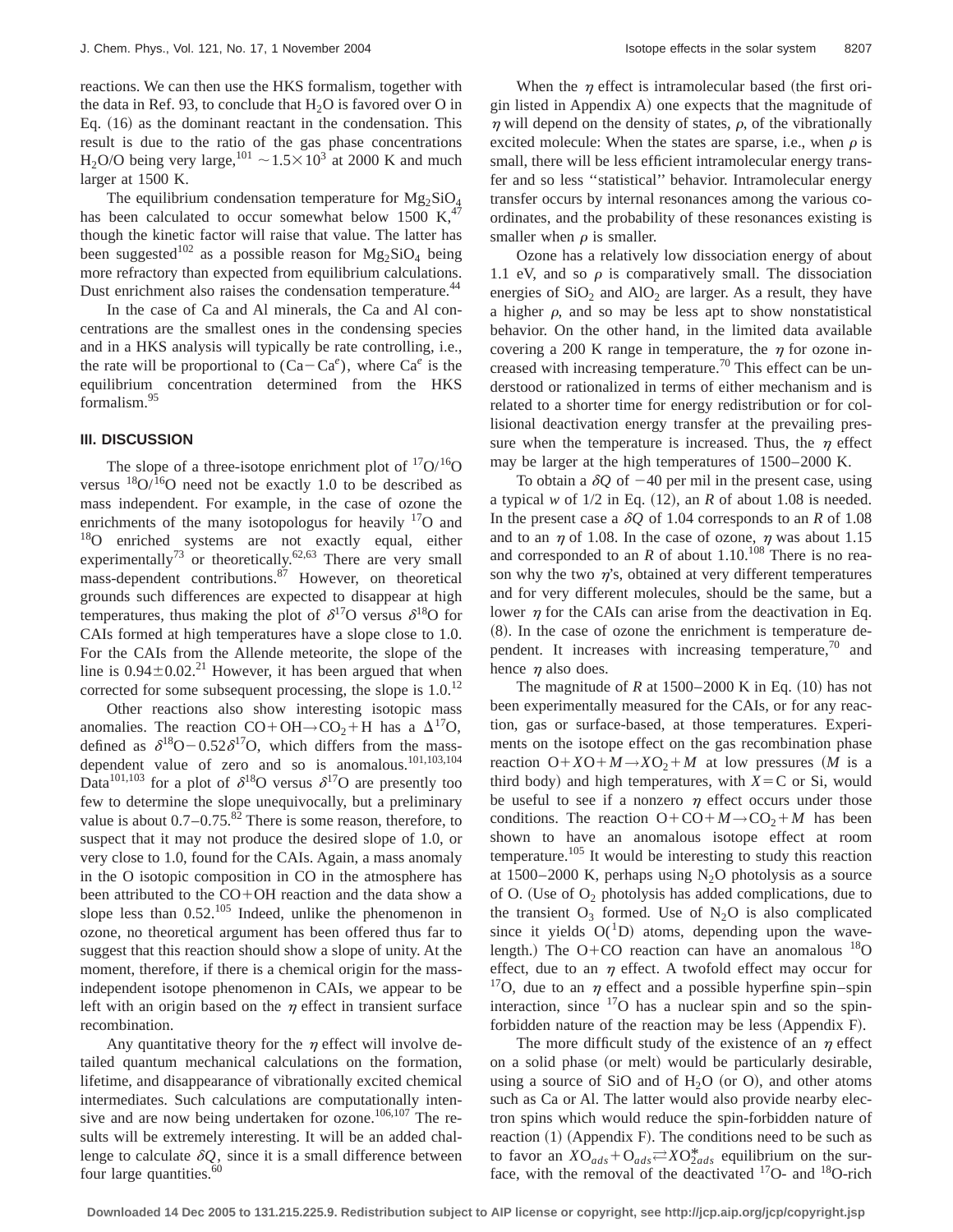$XO<sub>2</sub>$ , as in Fig. 1, instead of its remaining permanently on the surface.

This removal of the  $^{17}O$ - and  $^{18}O$ -rich SiO<sub>2</sub> from the surface of the growing CAI may be by evaporation, as in Fig. 1, or by reaction with H. In this view a reducing atmosphere, perhaps similar to that in solar gas, may be helpful. Whether well-defined crystallization processes (e.g., methods of vapor phase crystal growth discussed in Refs. 109 and 110) are needed is not clear. However, an interesting result has been obtained, in which a "smoke" of composition  $SiO<sub>1.5</sub>-SiO<sub>1.8</sub>$ was produced from silanes, oxygen, and hydrogen in a condensation flow apparatus.<sup>79</sup> Two of the three experiments yielded mass-dependent results for a  $\delta^{17}$ O versus  $\delta^{18}$ O. However, one experiment which was abbreviated abruptly by an explosion $111$  gave anomalous isotopic results, the solids being richer in <sup>16</sup>O than in the starting material and with an anomalous slope of 0.72 for the  $\delta^{17}$ O versus  $\delta^{18}$ O plot.

Whether or not the shorter available time for isotopic equilibration was a factor or whether at the relatively low temperature  $(800 \text{ K})$  and in an environment relatively oxidizing compared with solar gas the observed effect was volume based rather than surface-based remains to be investigated. The absence of an extra enhancement of  $\delta^{17}O$  due to hyperfine interaction  $(Appendix F)$  in this metal atom-free (but not spin free) system is of interest. While the ground state of O is a triplet, and so reactions  $(4)$ – $(6)$  are spin forbidden when they occur in the gas phase, the spin state of O*ads* remains to be clarified.

To form ferromagnesian silicates with an artificially high <sup>16</sup>O content in this type of laboratory experiment, even though they are not normally so  $^{16}O$  rich, the starting laboratory material could contain Fe and Mg in small amounts relative to the silica together with a quantity of more volatile metals, and no Ca and Al. Use of the same conditions as for the CAIs, but at a lower temperature to permit deposition, will lead to heavily  $16$ O enriched ferromagnesian silicates, if the present surface-based mechanism is applicable. The enrichment would be mass independent.

#### **ACKNOWLEDGMENTS**

It is a pleasure to acknowledge the support of this research by the National Science Foundation. The many interactions with Wei-Chen Chen have been invaluable. I am pleased to acknowledge earlier discussions with my other co-workers, Dr. Y. Q. Gao and Dr. J. Weibel. It is particularly a pleasure, too, to acknowledge helpful discussions and correspondence with many colleagues—Dr. C. Alexander, Dr. R. Clayton, Dr. J. R. Lyons, Dr. K. D. McKeegan, Dr. A. Pack, Dr. H. Palme, Dr. M. H. Thiemens, Dr. E. D. Young, and Dr. G. J. Wasserburg. I am pleased to acknowledge the many discussions with members of the Institute of Geophysical and Planetary Physics at UCLA while I was a guest and Slichter Lecturer at that Institute.

## **APPENDIX A: NATURE OF THE**  $\eta$  **EFFECT**

We briefly summarize here the nature of the  $\eta$  effect. There are two possible origins, intramolecular and intermolecular.<sup>63</sup> We consider the intramolecular origin first.

If *Q* denotes <sup>17</sup>O or <sup>18</sup>O, in an intramolecular  $\eta$  effect the vibrationally excited asymmetric molecule O*XQ*\* formed from  $O(X+Q)$  or  $O+QX$  has more mixing of vibrational energy among its various vibrational modes than has a symmetric molecule  $O X O^*$  formed from  $O+X O$ : There is more mixing because some of the Hamiltonian terms (the dynamical matrix elements responsible for the mixing) are forbidden by symmetry in O*X*O\*, but not in O*XQ*\*. The poorer mixing yields a less statistical behavior and, thereby, a smaller effective density of quantum states of the vibrationally excited molecule and, in RRKM-type theory, a longer lifetime for dissociation. Its longer life makes it more likely to be deactivated by collision to form O*XQ* than does O*X*O, and so yields a higher recombination rate constant. This recombination rate constant is mass independent since the asymmetry property and its consequence noted above are independent of whether *Q* is  $^{17}$ O or  $^{18}$ O.<sup>60–64</sup> Similarly, starting instead from the dioxide, one can show that the thermal dissociation rate constant for O*XQ* is mass independently greater than that for a symmetric molecule O*X*O. There are small mass-dependent terms, whose calculated small magnitude can be seen rather dramatically in Fig. 7 of Ref. 63, where the small boxes represent the size of the massdependent effects.

An alternative possible origin of the  $\eta$  effect is an intermolecular one. The density of states in OO*Q*\* is twice as large as that in OQO\* or  $O_3^*$  and so it has a better chance for collisional energy transfer in the deactivation to form OO*Q* or  $O_3$ . There is also a rotational asymmetry in the interaction potential for  $OOQ^*$ , but it would be larger for <sup>18</sup>O than for 17O and arises from the rotational asymmetry of O*XQ* affecting its collisional deactivational energy transfer, as discussed in Ref. 63.

A theoretical expression incorporating the  $\eta$  effect for  $\alpha$ zone<sup>60</sup> is simple looking. It is the analog of Eqs.  $(9)$  and  $(10)$  and is valid only when there is extensive isotopic exchange. Not realizing this major theoretical proviso, some ozone data have been corrected for isotopic exchange.<sup>58,70</sup> It should be stressed that it is only the uncorrected data for which current theory yields mass independence, $60$  not the corrected data. Indeed, the key role played by isotopic exchange in achieving the phenomenon of mass independence is evident: when isotopic exchange is deliberately inhibited, strikingly large O isotopic mass effects occur<sup>66–69</sup> and they are decidedly not mass independent. In the theoretical expression for the enrichment given in Ref. 60 there is an exact cancellation of a mass dependence of the individual rate constants. The cancellation results from a sum of partitioning factors in Ref. 60 being unity when isotopic exchange between atoms and diatomics is complete. It is the partitioning factors that account for individual rate constant ratios having a marked mass dependence observed experimentally. These partitioning factors differ from a statistical value of 1/2 only because of differences in the zero-point energies in the two exit channels of a dissociating OO*Q*\* molecule, OO*Q*\*  $\rightarrow$  OO+ Q and OOQ<sup>\*</sup> $\rightarrow$  O+ OQ.

It has been proposed<sup>70</sup> that the temperature effect in the mass-independent enrichment in ozone has its origin in the OO*Q*\*'s whose energy is low enough that the differences in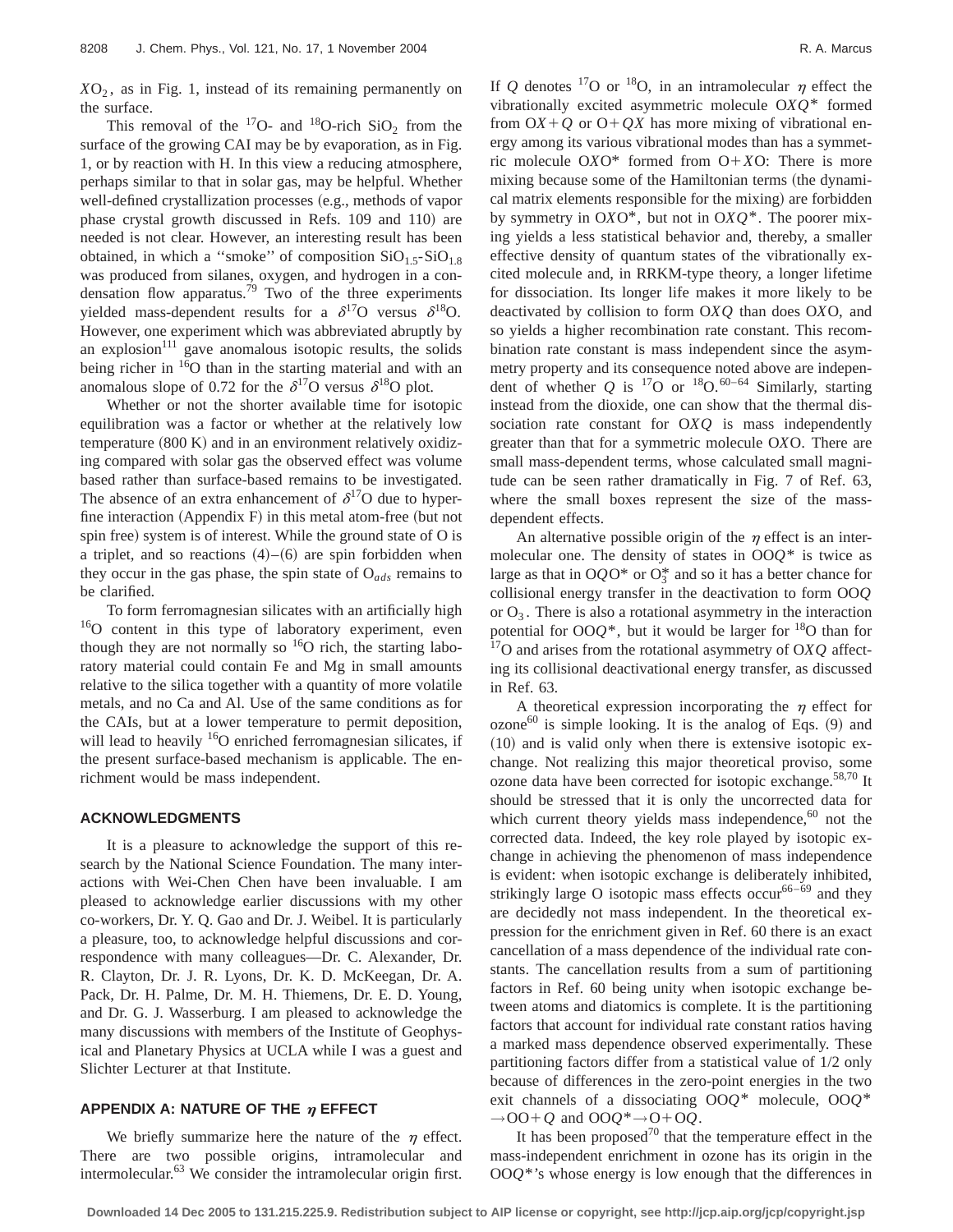zero-point energies of the two exit channels are important. However, as noted above, in the framework of the theory in Refs. 60–64, the effect of a zero-point energy difference cancels exactly when there is extensive isotopic exchange. So the temperature effect on enrichment has a quite different origin, perhaps the one suggested above.

An interesting feature of the theory and of the two different types of experiments that have been understaken for ozone formation is that one type (labeled "scrambled"<sup>60</sup>) exhibits mass independence and is independent of the zeropoint energy difference effect. It depends only on the  $\eta$  effect. The other type (labeled "unscrambled"<sup>60</sup>) involves ratios of rate constants and is much less sensitive to  $n$ . It depends, instead, primarily on the difference in zero-point energies of the two exit channels. It is dependent on the latter because of their effect on the ''partitioning factors.'' The energy range for the relevant partitioning factors, in turn, depends on a collisional energy transfer term,  $\Delta E$ .<sup>62–64</sup> Thus,  $\eta$ affects the scrambled enrichments experiment while  $\Delta E$  is the dominant factor affecting the individual mass-sensitive ratios of recombination rate constants.

The isotopic exchange also serves to erase any isotopic fractionation resulting from the primary photochemical act, which creates the O atoms that later combine with the  $O<sub>2</sub>$  to form  $O_3$ . Such fractionation would occur unless the light source is broad enough to encompass the entire absorption band, or happens to occur at the maximum of the absorption band. At wavelengths away from the maximum there are many examples of photolytic fractionation for spin-allowed systems, such as, Ref. 112. When the photolysis is spin forbidden (Appendix F) fractionation occurs at every wavelength.

# **APPENDIX B: RATES OF O+H<sub>2</sub>→OH+H**  $AND O+CO+M \rightarrow CO_2+M$

At 2000 K, the  $O+H_2$  reaction has a rate constant available in standard  $NIST$  tables<sup>113</sup> of about  $10^{-11}$  cm<sup>3</sup> molecule<sup>-1</sup> s<sup>-1</sup>, and the recombination reaction  $O+CO+M \rightarrow CO_2+M$ , where *M* is a third body, has a rate constant of about  $10^{-33}$  cm<sup>6</sup> molecule<sup>-2</sup> s<sup>-1</sup>. At a pressure of 0.001 bar, its effective bimolecular rate constant is then about  $4 \times 10^{-18}$  cm<sup>3</sup> molecule<sup>-1</sup> s<sup>-1</sup>. The ratio of H<sub>2</sub>/CO in the solar gas is about  $10<sup>3</sup>$ . Thus, the ratio of the rate of the  $O+H_2 \rightarrow OH+H$  reaction to that of  $O+CO+M \rightarrow CO_2+M$ is about 2.5 $\times$ 10<sup>9</sup>. The ratio of the O+H<sub>2</sub>→OH+H reaction rate to that of  $O + SiO + M \rightarrow SiO_2 + M$  would be expected to be roughly similar. The lifetime of an O reacting with  $H_2$  is estimated from the rate constant and  $H<sub>2</sub>$  concentration in solar gas to be about 25  $\mu$ s. If the system were dust enriched by a factor of  $10<sup>3</sup>$ , resulting in a smaller reduced  $H_2$  concentration at the given total pressure, the ratio of rates of reaction of O with  $H_2$  to that with CO would be reduced to 2.5  $\times 10^6$ , which is still extremely large. Thus, the disappearance of O by three-body recombination is minor under such conditions. The system clearly differs in a major way from the ozone system.

At 1500 K, the  $O+CO+M \rightarrow CO_2+M$  reaction has an effective bimolecular rate constant of  $3 \times 10^{-8}$ cm<sup>3</sup> molecule<sup>-1</sup> s<sup>-1</sup> at 0.001 bar.<sup>113</sup> The O+H<sub>2</sub>→OH+H

rate constant is <sup>113</sup>  $2.5 \times 10^{-12}$  cm<sup>3</sup> molecule<sup>-1</sup> s<sup>-1</sup>. With a  $H_2$ /CO ratio of 1000, the  $H_2$  reaction is faster than CO reaction by a factor of  $10^6$ .

## **APPENDIX C: RATE OF H¿XO2\HO¿XO, <sup>X</sup>ÄC, Si**

At 2000 K and 0.001 bar, the rate constant for the reaction  $H+XO_2 \rightarrow HO+XO$ , obtained from standard NIST tables<sup>113</sup> for the given conditions, is  $3 \times 10^{-13}$  cm<sup>3</sup> molecule<sup> $-1$ </sup> s<sup> $-1$ </sup> for *X* = C. Using these tables for the reverse reaction for  $X = Si$  and the Janaf Thermodynamic tables,<sup>82</sup> the rate constant for  $X = Si$  is  $3 \times 10^{-11}$  cm<sup>3</sup> molecule<sup>-1</sup> s<sup>-1</sup>. For a concentration of H, for the cited conditions, of  $\sim$  2  $\times 10^{14}$  molecule cm<sup>-3</sup>,<sup>85</sup> the lifetime of a CO<sub>2</sub> molecule is ~15 ms and that of a SiO<sub>2</sub> is ~150  $\mu$ s. At 1500 K, the lifetimes are estimated to be longer by a factor of the order of 10.

## **APPENDIX D: GROWTH RATES AND COMPETITION WITH OTHER SOURCE OF O-ATOM REMOVAL**

For concreteness, we consider a stage of growth where 1% of the silicon species is present as grains of radius  $\sim$ 100 Å, a radius taken from an interstellar grain size.<sup>114</sup> We also consider a radius  $\sim$ 1000 Å. Using forsterite, Mg<sub>2</sub>SiO<sub>4</sub>, as an example, with its known specific gravity, and using the solar elemental abundance,84,85 there are calculated to be about  $4\times10^6$  grains cm<sup>-3</sup> at the temperature and pressure used here. We use the Knudsen-Hertz formula<sup>96-98</sup> for the rate of condensation on the surface of a grain,  $\alpha A c \sqrt{(kT/2\pi m)}$ , with terms defined in the text and with *A* being the area of the grain. Taking  $\alpha$  to be  $\sim$  0.1 (Ref. 93) and using the solar gas concentration of O of  $\sim 2 \times 10^8 \text{ cm}^{-3}$  under the cited conditions, <sup>82</sup> the first-order rate of loss of O onto one grain is calculated to be  $\sim$ 75 s<sup>-1</sup>.

With the above estimate of the grain density, the rate of loss of O on the grains is  $3 \times 10^8$  atoms cm<sup>-3</sup> s<sup>-1</sup>. This quantity is small compared with the rate of loss of O by the reaction O+H<sub>2</sub>→OH+H of ~10<sup>13</sup> atom cm<sup>-3</sup> s<sup>-1</sup>. So the deposition is indeed a small perturbation of the steady-state O concentration, as would be needed for Eqs.  $(9)$  and  $(10)$ had O been the dominant reactant in reaction  $(16)$  rather than  $H<sub>2</sub>O$ . For this size grains and pressures, it is also readily shown, by many orders of magnitude, that diffusion in the gas phase to a grain is not the slow step. In the case of  $H_2O$ instead of O in reaction  $(16)$  yielding  $O_{ads}$ , the question of depletion of a steady-state O concentration does not arise.

To consume as much as  $\sim$  5% of the Si species by forming minerals at the above condensation rate and noting that one SiO disappears for every 2O atoms, the rate of loss of the SiO is twice as great as that of the O atoms, and so is of the order of  $1.5 \times 10^8$  molecule cm<sup>-3</sup>. Since there are  $\sim$ 3  $\times$ 10<sup>11</sup> SiO cm<sup>-3</sup> initially, one would require a time  $\sim$ 3  $\times 10^{11}/(20)(1.5)\times 10^8$ , i.e.,  $\sim 10^2$  s, a very short time. As the particles grow, the surface/volume ratio decreases, and the rate of deposition of SiO becomes slower, but not dramatically. We also see that there is no need to postulate a photochemical source of O to reduce the time of the O deposition. At 1500 K, the AlO and SiO concentrations are about the same as at 2000 K, but the O concentration is about a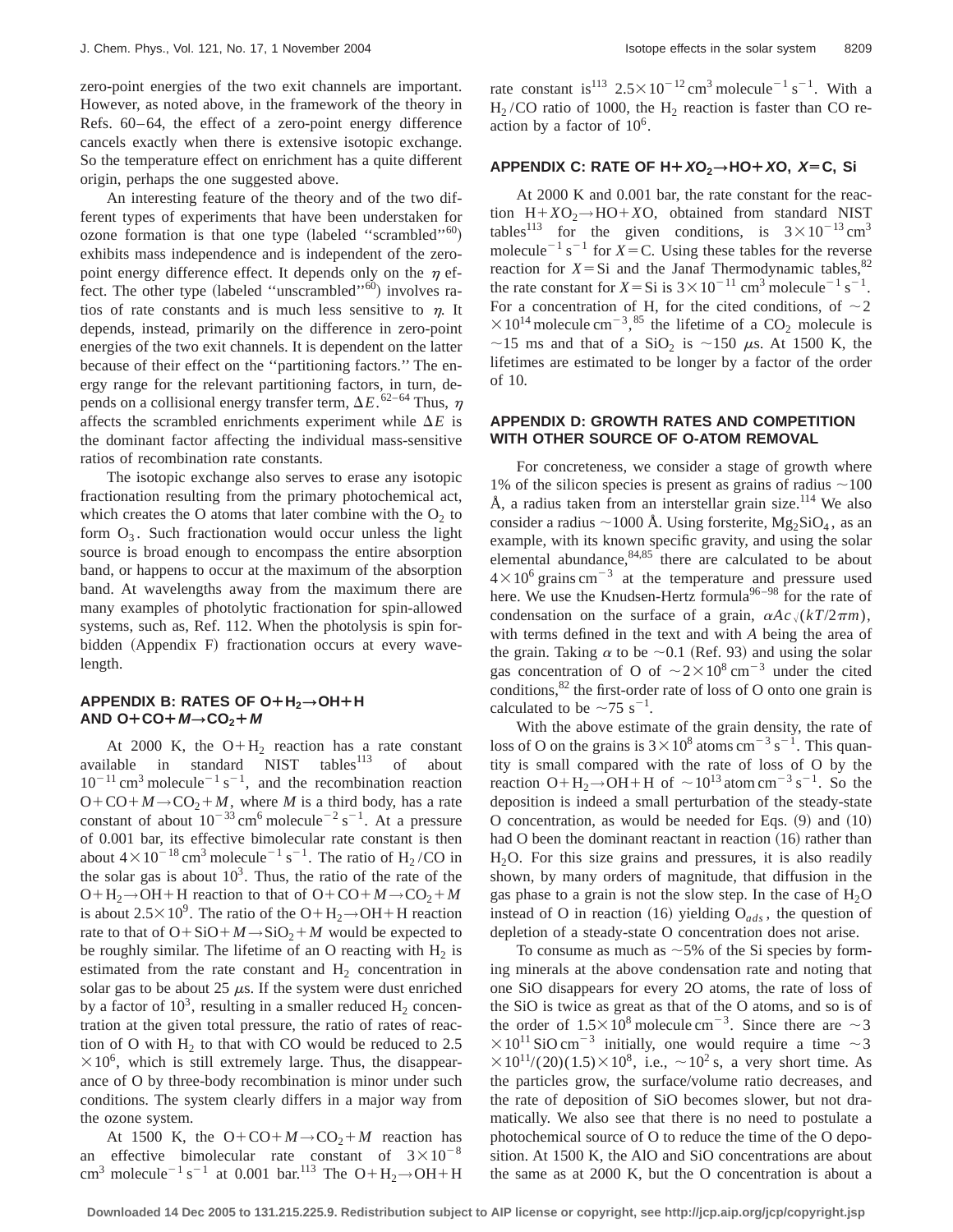factor of  $2.5 \times 10^4$  less, so there is lengthening of time for 5% deposition of O to  $\sim$  2.5 $\times$ 10<sup>6</sup> s, which is still a very short time.

The O atom concentration was estimated as  $\sim 2 \times 10^8$ atom cm<sup> $-3$ </sup>, but other atoms or groups must also deposit on the surface to form CAIs: Al, Ca, and AlO have concentrations which are 35, 20, and 1/12 of the O concentration, and so when AlO is involved the deposition time would be somewhat slower by perhaps a factor of 10.

If, instead, a radius of 1000 Å had been assumed for the dust particles, with the same conversion of 1% of the Si to dust, the total number of grains would have been 1000-fold less, but the area of each would have been 100-fold more. Thus, the total grain area per unit volume of the gas would have been tenfold less, and the process to form 5% solids would have taken longer by a factor of 10, which is still a short time.

# **APPENDIX E: RATE OF OH¿H2\H2O¿H, OH¿H\O¿H2 AND LIFETIME OF OH**

At 2000 K and 0.001 bar, the OH can disappear by OH  $+H_2 \rightarrow H_2O+H$ , whose rate constant  $k_1$  in standard NIST tables<sup>113</sup> is  $\sim$ 9×10<sup>-12</sup> cm<sup>3</sup> molecule<sup>-1</sup> s<sup>-1</sup>. For the threebody reaction OH+H+ $M \rightarrow H_2O+M$  (same tables), the rate constant is  $\sim$  1.5 $\times$ 10<sup>-32</sup> cm<sup>6</sup> molecule<sup>-2</sup> s<sup>-1</sup>. At the prevailing pressure and  $H<sub>2</sub>/H$  ratio, one finds that it is a factor of  $3 \times 10^6$  slower than the reaction with H<sub>2</sub>. The  $k_1$  given above, multiplied by the  $H_2$  concentration of 4  $\times 10^{15}$  molecule cm<sup>-3</sup>, yields a lifetime of OH of the order of 30  $\mu$ s. At 1500 K the lifetime of OH in the OH+H→H  $+H<sub>2</sub>O$  reaction is estimated from Ref. 113 to be 60  $\mu$ s.

The rate constant for  $OH + H \rightarrow O + H_2$ , obtained from NIST tables, <sup>113</sup> is  $\sim 5 \times 10^{-12}$  cm<sup>3</sup> molecule<sup>-1</sup> s<sup>-1</sup>. With a concentration of H of  $\sim 2 \times 10^{14}$  atoms cm<sup>-3</sup>, the probability that an OH will undergo this reaction is  $10^3$  s<sup>-1</sup> and so its lifetime with respect to this reaction is 1 ms.

## **APPENDIX F: SPIN-FORBIDDEN REACTIONS AND REDUCTION OF ''FORBIDDENNESS''**

An example of a spin-forbidden transition is the photolysis from a ground state singlet to an electronically excited triplet state of the dioxide, e.g., of  $CO<sub>2</sub>$  or  $SiO<sub>2</sub>$ . This process has been shown for  $CO_2$  to favor <sup>17</sup>O production, because the electron spin-nuclear spin coupling ("hyperfine interaction") reduces the "spin forbiddenness".<sup>115</sup> The <sup>17</sup>O has a nuclear spin but the  $16\overline{O}$  and the  $18\overline{O}$  do not.

- $1$  J. H. Chen and G. J. Wasserburg, Earth Planet. Sci. Lett.  $52$ , 1 (1981).
- 2A. W. Hsu, G. J. Wasserburg, and G. R. Huss, Earth Planet. Sci. Lett. **182**,  $15$   $(2000)$ .
- 3M. Wadhwa and S. S. Russell, in *Protostars and Planets IV*, edited by V. Mannings, A. P. Boss, and S. S. Russell (University of Arizona Press, Tucson, 2000), pp. 995-1018.
- <sup>4</sup> C. Allegre, Philos. Trans. R. Soc. London, Ser. A 359, 2137 (2001).
- <sup>5</sup> Y. Guan, G. R. Huss, G. L. MacPherson, and G. J. Wasserburg, Science **289**, 1330 (2000).
- <sup>6</sup>R. N. Clayton, L. Grossman, and T. K. Mayeda, Science 182, 485 (1973). 7A. N. Krot, K. D. McKeegan, L. A. Leshin, G. J. MacPherson, and E. R.
- D. Scott, Science 295, 1051 (2002).
- ${}^{8}E$ . R. D. Scott and A. N. Krot, Meteorit. Planet. Sci. 36, 1307  $(2001)$ .
- 9L. A. Leshin, A. E. Rubin, and K. D. McKeegan, Geochim. Cosmochim. Acta 61, 835 (1997).
- 10R. N. Clayton and T. K. Mayeda, Geochim. Cosmochim. Acta **63**, 2089  $(1999)$ .
- <sup>11</sup> A. E. Rubin, J. T. Wasson, R. N. Clayton, and T. K. Mayeda, Earth Planet. Sci. Lett. 96, 247 (1989).
- <sup>12</sup>E. D. Young and S. S. Russell, Science 282, 452 (1998).
- <sup>13</sup>C. Engrand, K. D. McKeegan, and L. A. Leshin, Geochim. Cosmochim. Acta 63, 2623 (1999).
- 14Y. Guan, K. D. McKeegan, and G. J. MacPherson, Earth Planet. Sci. Lett. 181, 271 (2000).
- <sup>15</sup> S. S. Russell, G. J. MacPherson, L. A. Leshin, and K. D. McKeegan, Earth Planet. Sci. Lett. 184, 576 (2000).
- 16K. D. McKeegan, L. A. Leshin, S. S. Russell, and G. J. MacPherson, Science 280, 414 (1998).
- 17T. J. Fagan, K. D. McKeegan, A. N. Krot, and K. Keil, Meteorit. Planet. Sci. 36, 223 (2001).
- <sup>18</sup>H. Hiyagon and A. Hashimoto, Science **282**, 828 (1999).
- <sup>19</sup> R. N. Clayton, Annu. Rev. Earth Planet Sci. **21**, 115 (1993).
- <sup>20</sup> H. Yurimoto, M. Ito, and H. Nagasawa, Science **282**, 1874 (1998).
- 21R. N. Clayton, N. Onuma, L. Grossman, and T. K. Mayeda, Earth Planet. Sci. Lett. 34, 209 (1977).
- <sup>22</sup>H. Nagahara, Meteorit. Planet. Sci. **36**, 1011 (2001).
- <sup>23</sup> P. Cassen, Philos. Trans. R. Soc. London, Ser. A 359, 1935 (2001).
- 24C. M. O. D. Alexander, A. P. Boss, and R. W. Carlson, Science **293**, 64  $(2001).$
- 25A. N. Krot, A. Meibom, S. S. Russell, C. M. O. D. Alexander, T. E. Jeffries, and K. Keil, Science 291, 1776 (2001).
- <sup>26</sup>D. Wark and W. V. Boynton, Meteorit. Planet. Sci. 36, 1135 (2001).
- 27S. S. Russell, G. R. Huss, A. J. Fahey, R. C. Greenwood, R. Hutchison, and G. J. Wasserburg, Geochim. Cosmochim. Acta 62, 689 (1998).
- <sup>28</sup> H. Palme, Philos. Trans. R. Soc. London, Ser. A **359**, 2061 (2001).
- <sup>29</sup> A. P. Boss, Annu. Rev. Earth Planet Sci. **26**, 53 (1998).
- <sup>30</sup> A. Ruzicka, J. Geophys. Res. **102**, 13387 (1997).
- 31A. P. Boss, in *Chondrules and the Protoplanetary Disk*, edited by R. H. Hewins, Q. H. Jones, and E. R. D. Scott (Cambridge University Press, Cambridge, 1996), pp. 257-263.
- 32F. H. Shu, H. Shang, M. Gounelle, A. E. Glassgold, and T. Lee, Astrophys.  $J. 548, 1029 (2001).$
- 33H. Palme and W. V. Boynton, in *Protostars and Planets III*, edited by E. H. Levy and J. I. Lunine (University of Arizona Press, Tucson, 1993), pp. 979–1004.
- <sup>34</sup>L. Grossman and J. W. Larimer, Rev. Geophys. Space Phys. **12**, 71 (1974).
- 35G. J. MacPherson, D. A. Wark, and J. T. Armstrong, in *Meteorites and the Early Star System*, edited by J. F. Kerridge and M. S. Mathews (University of Arizona Press, Tucson, 1988), pp. 746-807.
- <sup>36</sup>H. Y. McSween, Meteoritics **20**, 523 (1985).
- 37A. M. Davis and G. J. MacPherson, in *Chondrules and the Protoplanetary* Disk, edited by Q. H. Hewins, R. H. Jones, and E. R. D. Scott (Cambridge University Press, Cambridge, 1996), pp. 71-76.
- <sup>38</sup> A. N. Krot and K. Keil, Meteorit. Planet. Sci. 37, 91 (2002).
- 39E. R. D. Scott, S. G. Love, and A. N. Krot, in *Chondrules and the Protoplanetary Disk*, edited by R. H. Hewins, R. H. Jones, and E. R. D. Scott (Cambridge University Press, Cambridge, 1996), pp. 87–96.
- <sup>40</sup> J. W. Larimer, J. T. Wasson, G. J. MacPherson, D. A. Wark, and J. T. Armstrong, in *Meteorites and the Early Star System*, edited by J. F. Kerridge and M. S. Mathews (University of Arizona Press, Tucson, 1988), pp. 395–415.
- 41R. H. Jones, T. Lee, H. C. Connolly, S. G. Love, and H. Shang, in *Protostars and Planets IV*, edited by V. Mannings, A. P. Boss, and S. S. Russell (University of Arizona Press, Tucson, 2000), pp. 927–961.
- 42A. E. Rubin, B. Fegley, and R. Brett, in *Meteorites in the Early Solar* System, edited by J. F. Kerridge and M. S. Mathews (University of Arizona Press, Tucson, 1988), pp. 488-511.
- 43A. N. Krot, B. Fegley, K. Lodders, and H. Palme, in *Protostars and Planets IV*, edited by V. Mannings, A. P. Boss, and S. S. Russell (University of Arizona Press, Tucson, 2000), pp. 1019-1054.
- <sup>44</sup> D. S. Ebel and L. Grossman, Geochim. Cosmochim. Acta 64, 339 (2000).
- 45L. Grossman, D. S. Ebel, S. B. Simon, A. M. Davis, F. M. Richter, and N.
- M. Parsad, Geochim. Cosmochim. Acta 64, 2879 (2000).
- <sup>46</sup> J. A. Wood and A. Hashimoto, Geochim. Cosmochim. Acta **57**, 2887  $(1993)$ .
- <sup>47</sup>S. Yoneda and L. Grossman, Geochim. Cosmochim. Acta 59, 3413 (1995).
- $^{48}$ O. Navon and G. J. Wasserburg, Earth Planet. Sci. Lett. **73**, 1 (1985).